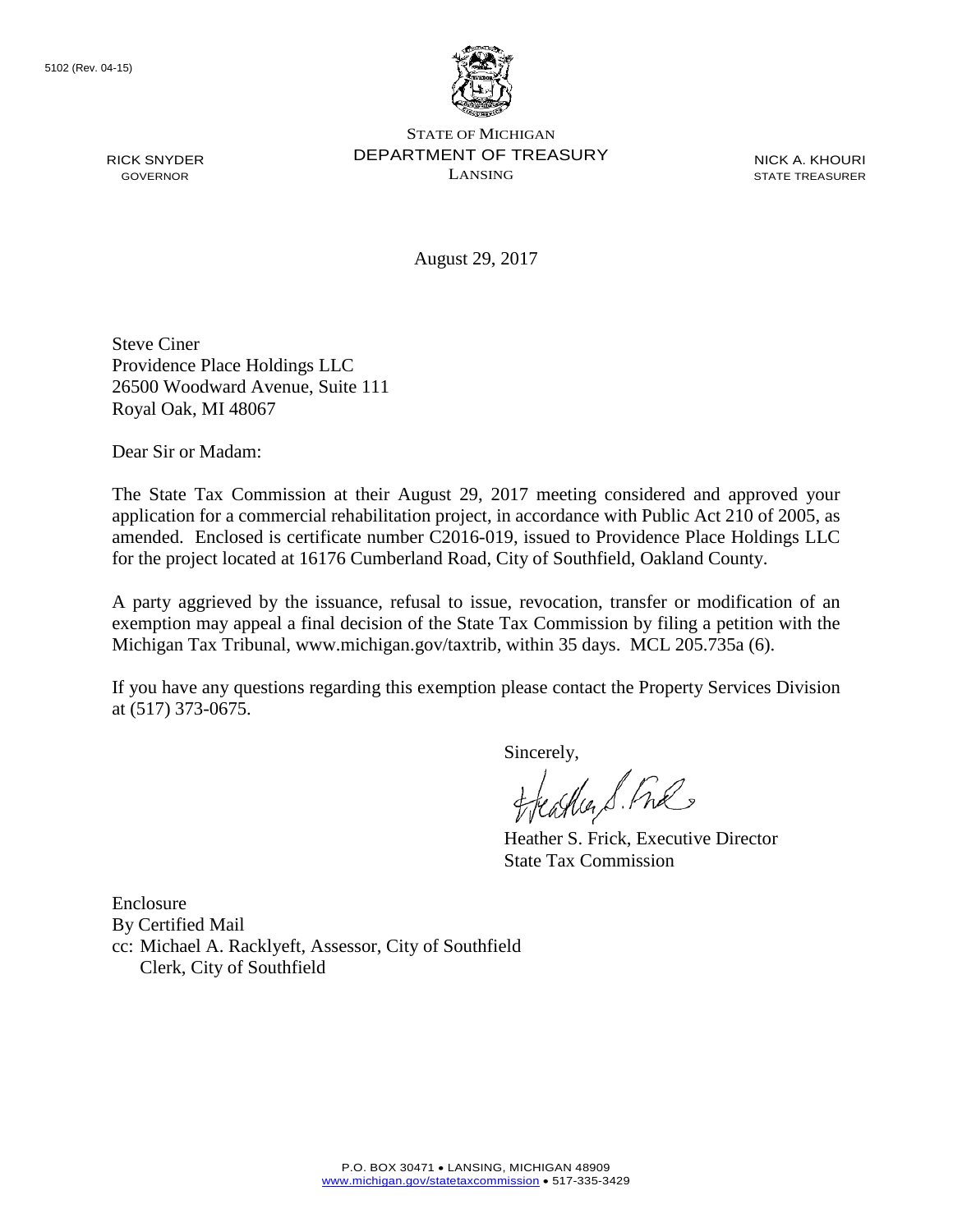

# **Commercial Rehabilitation Exemption Certificate** Certificate No. **C2016-019**

Pursuant to the provisions of Public Act 210 of 2005, as amended, the State Tax Commission hereby issues a Commercial Rehabilitation Exemption Certificate for the commercial property, as described in the approved application, owned by **Providence Place Holdings LLC**, and located at **16176 Cumberland Road**, **City of Southfield**, County of Oakland, Michigan.

This certificate provides the authority for the assessor to exempt the commercial property for which this Commercial Rehabilitation Exemption Certificate is in effect, but not the land on which the rehabilitated facility is located or the personal property, from ad valorem taxation. This certificate further provides the authority to levy a specific tax known as the Commercial Rehabilitation tax.

This certificate, unless revoked as provided by Public Act 210 of 2005, as amended, shall remain in force for a period of **5** year(s);

#### **Beginning December 31, 2017, and ending December 30, 2022.**

The real property investment amount for this obsolete facility is **\$3,000,000**.

The frozen taxable value of the real property related to this certificate is **\$254,338**.

This Commercial Rehabilitation Exemption Certificate is issued on **August 29, 2017**.



 $84562-6$ 

Douglas B. Roberts, Chairperson State Tax Commission

Emily Leik Michigan Department of Treasury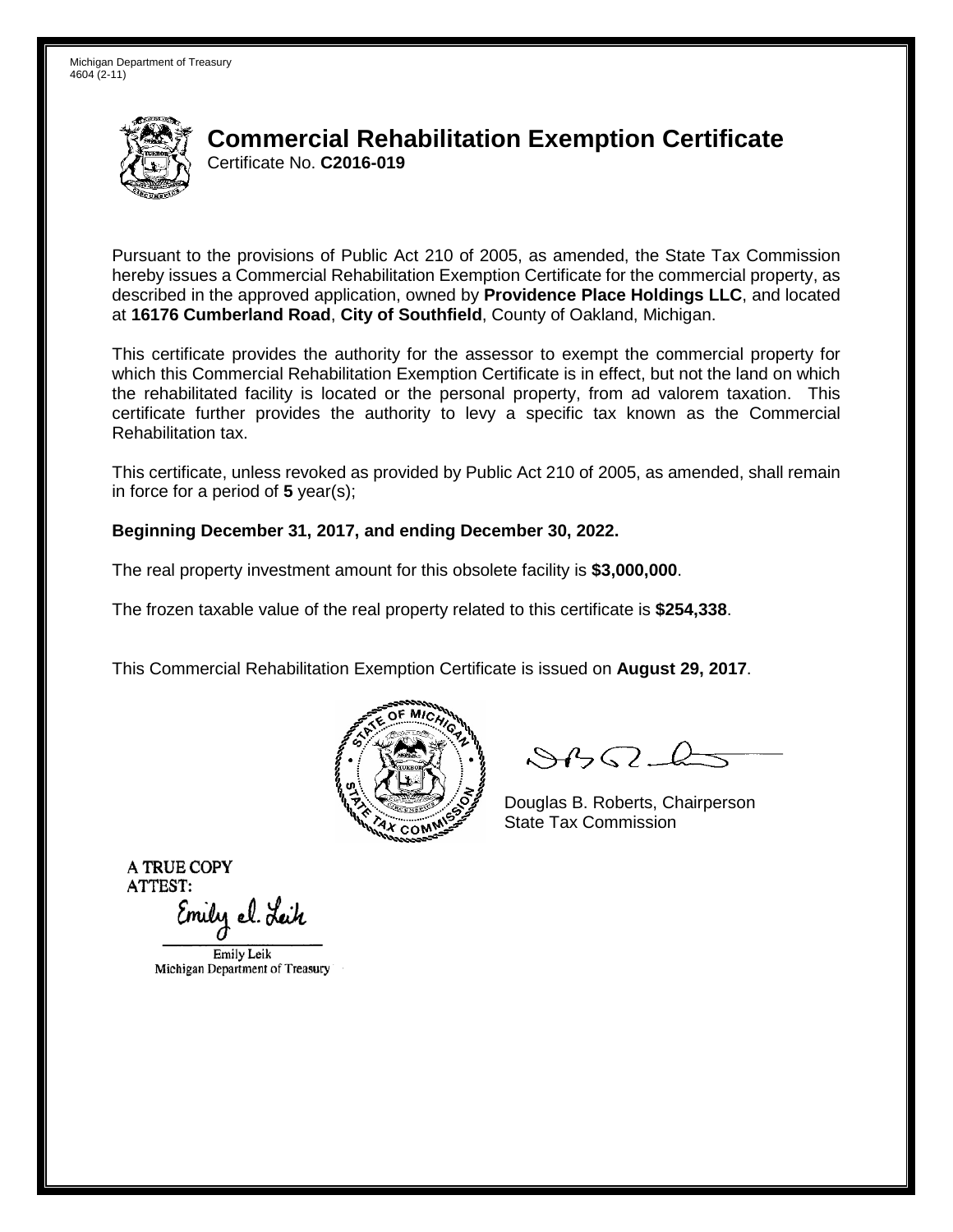

STATE OF MICHIGAN DEPARTMENT OF TREASURY LANSING

NICK A. KHOURI STATE TREASURER

August 29, 2017

Michael Schocker Loop Providence Tower, LLC 32500 Telegraph Road, Suite 100 Bingham Farms, MI 48025

Dear Sir or Madam:

The State Tax Commission at their August 29, 2017 meeting considered and approved your application for a commercial rehabilitation project, in accordance with Public Act 210 of 2005, as amended. Enclosed is certificate number C2016-020, issued to Loop Providence Tower, LLC for the project located at 16300 9 Mile Road, City of Southfield, Oakland County.

A party aggrieved by the issuance, refusal to issue, revocation, transfer or modification of an exemption may appeal a final decision of the State Tax Commission by filing a petition with the Michigan Tax Tribunal, www.michigan.gov/taxtrib, within 35 days. MCL 205.735a (6).

If you have any questions regarding this exemption please contact the Property Services Division at (517) 373-0675.

sincerely,<br>freather & Ful

Heather S. Frick, Executive Director State Tax Commission

Enclosure By Certified Mail cc: Michael A. Racklyeft, Assessor, City of Southfield Clerk, City of Southfield

RICK SNYDER GOVERNOR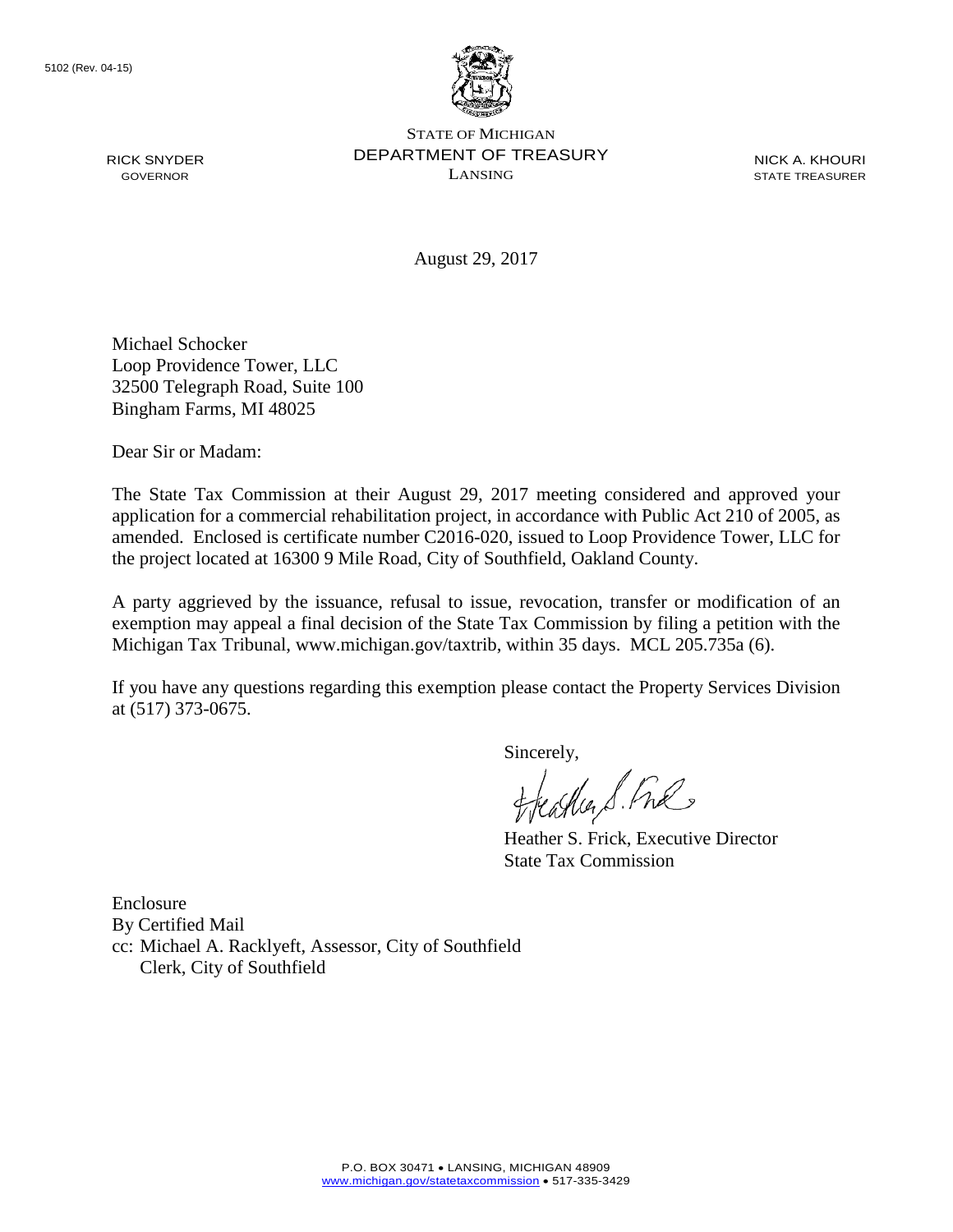

# **Commercial Rehabilitation Exemption Certificate** Certificate No. **C2016-020**

Pursuant to the provisions of Public Act 210 of 2005, as amended, the State Tax Commission hereby issues a Commercial Rehabilitation Exemption Certificate for the commercial property, as described in the approved application, owned by **Loop Providence Tower, LLC**, and located at **16300 9 Mile Road**, **City of Southfield**, County of Oakland, Michigan.

This certificate provides the authority for the assessor to exempt the commercial property for which this Commercial Rehabilitation Exemption Certificate is in effect, but not the land on which the rehabilitated facility is located or the personal property, from ad valorem taxation. This certificate further provides the authority to levy a specific tax known as the Commercial Rehabilitation tax.

This certificate, unless revoked as provided by Public Act 210 of 2005, as amended, shall remain in force for a period of **5** year(s);

### **Beginning December 31, 2017, and ending December 30, 2022.**

The real property investment amount for this obsolete facility is **\$2,500,000**.

The frozen taxable value of the real property related to this certificate is **\$1,509,235**.

This Commercial Rehabilitation Exemption Certificate is issued on **August 29, 2017**.



 $84562-6$ 

Douglas B. Roberts, Chairperson State Tax Commission

Emily Leik Michigan Department of Treasury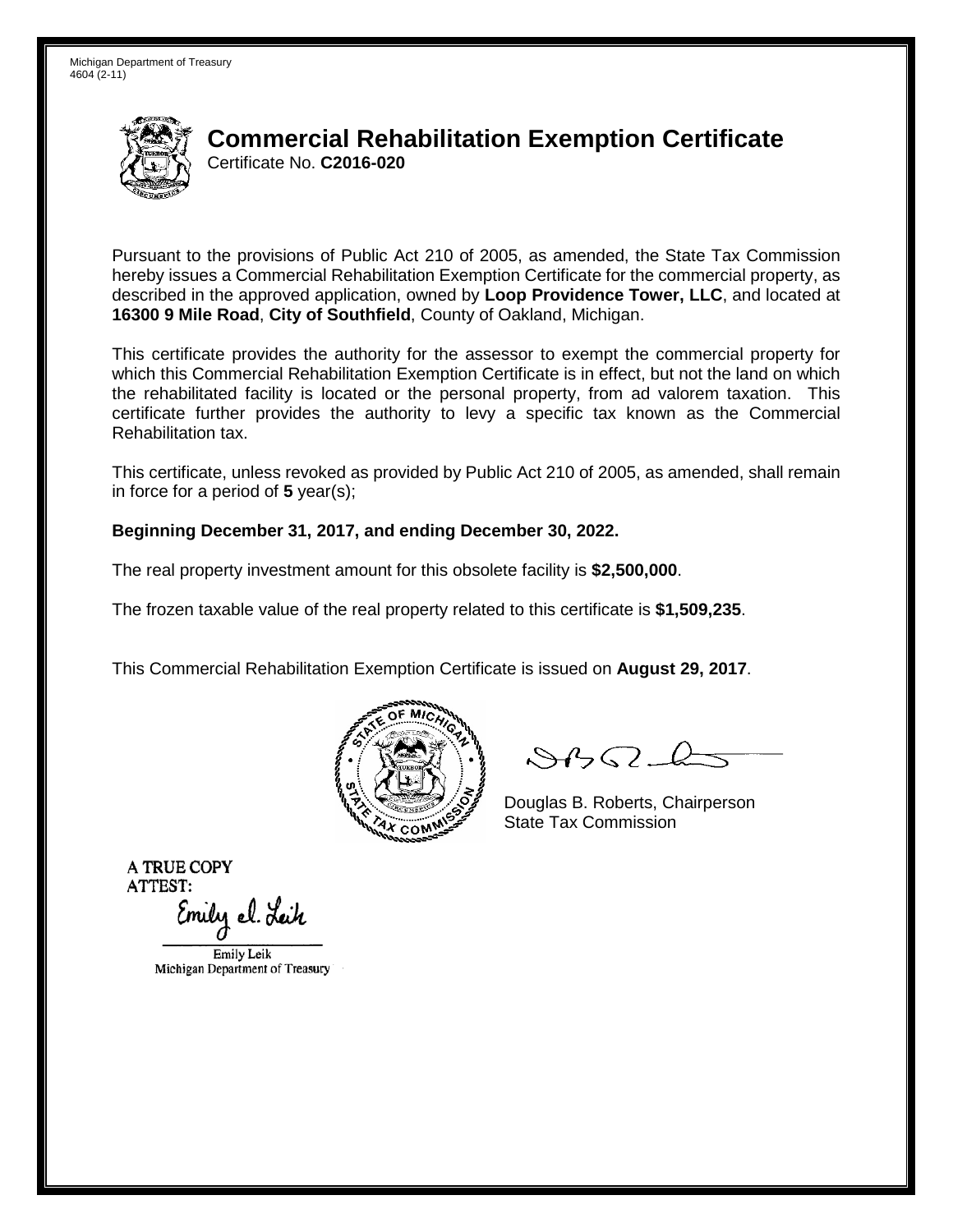RICK SNYDER GOVERNOR



STATE OF MICHIGAN DEPARTMENT OF TREASURY LANSING

NICK A. KHOURI STATE TREASURER

August 29, 2017

Clifford A. Brown Coe Van Dyke LLC 30585 Woodgate Drive Southfield, MI 48076

Dear Sir or Madam:

The State Tax Commission at their August 29, 2017 meeting considered and approved your application for a commercial rehabilitation project, in accordance with Public Act 210 of 2005, as amended. Enclosed is certificate number C2016-021, issued to Coe Van Dyke LLC for the project located at 1462 Van Dyke and 8030 Coe, City of Detroit, Wayne County.

A party aggrieved by the issuance, refusal to issue, revocation, transfer or modification of an exemption may appeal a final decision of the State Tax Commission by filing a petition with the Michigan Tax Tribunal, www.michigan.gov/taxtrib, within 35 days. MCL 205.735a (6).

If you have any questions regarding this exemption please contact the Property Services Division at (517) 373-0675.

sincerely,<br>freather & Ful

Heather S. Frick, Executive Director State Tax Commission

Enclosure By Certified Mail cc: Charles Ericson, Assessor, City of Detroit Clerk, City of Detroit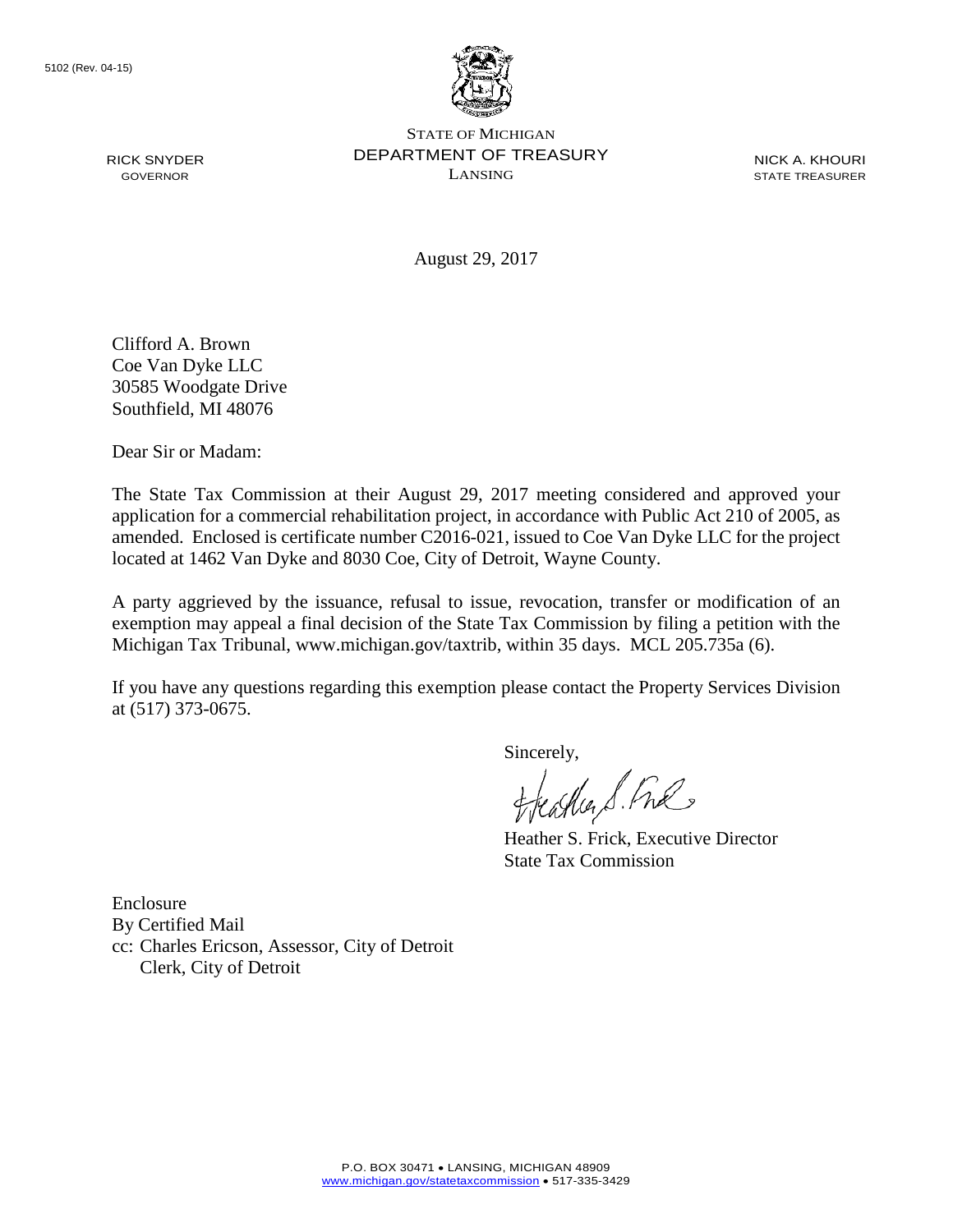

# **Commercial Rehabilitation Exemption Certificate** Certificate No. **C2016-021**

Pursuant to the provisions of Public Act 210 of 2005, as amended, the State Tax Commission hereby issues a Commercial Rehabilitation Exemption Certificate for the commercial property, as described in the approved application, owned by **Coe Van Dyke LLC**, and located at **1462 Van Dyke and 8030 Coe**, **City of Detroit**, County of Wayne, Michigan.

This certificate provides the authority for the assessor to exempt the commercial property for which this Commercial Rehabilitation Exemption Certificate is in effect, but not the land on which the rehabilitated facility is located or the personal property, from ad valorem taxation. This certificate further provides the authority to levy a specific tax known as the Commercial Rehabilitation tax.

This certificate, unless revoked as provided by Public Act 210 of 2005, as amended, shall remain in force for a period of **10** year(s);

### **Beginning December 31, 2017, and ending December 30, 2028.**

The real property investment amount for this obsolete facility is **\$3,500,000**.

The frozen taxable value of the real property related to this certificate is **\$0**.

This Commercial Rehabilitation Exemption Certificate is issued on **August 29, 2017**.



 $84562-6$ 

Douglas B. Roberts, Chairperson State Tax Commission

Emily Leik Michigan Department of Treasury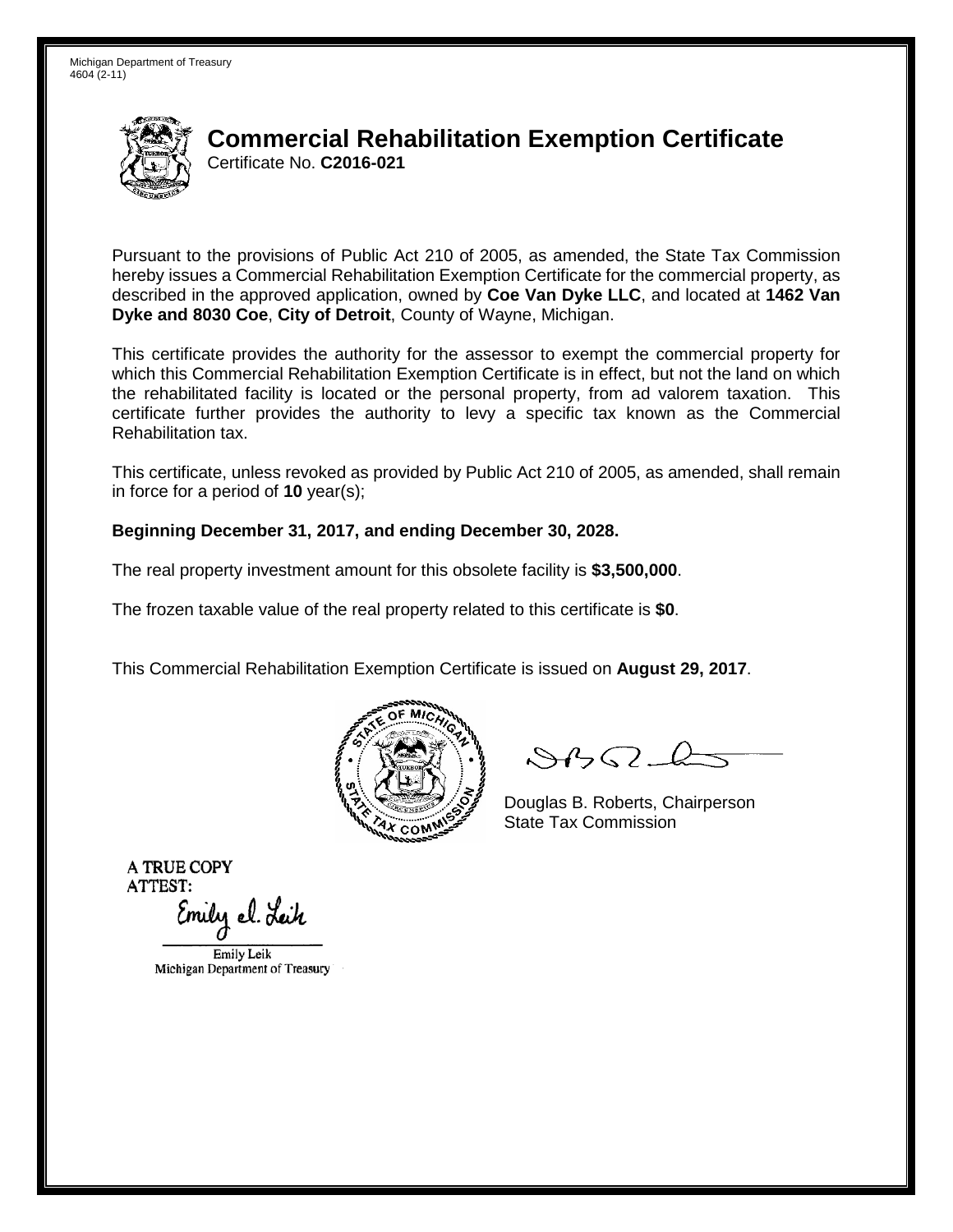RICK SNYDER GOVERNOR



STATE OF MICHIGAN DEPARTMENT OF TREASURY LANSING

NICK A. KHOURI STATE TREASURER

August 29, 2017

Mike Postle Flint HP LLC 5225 East Pickard Road Mt. Pleasant, MI 48858

Dear Sir or Madam:

The State Tax Commission at their August 29, 2017 meeting considered and approved your application for a commercial rehabilitation project, in accordance with Public Act 210 of 2005, as amended. Enclosed is certificate number C2017-006, issued to Flint HP LLC for the project located at 5481 Hill 23 Dr., Township of Mundy, Genesee County.

A party aggrieved by the issuance, refusal to issue, revocation, transfer or modification of an exemption may appeal a final decision of the State Tax Commission by filing a petition with the Michigan Tax Tribunal, www.michigan.gov/taxtrib, within 35 days. MCL 205.735a (6).

If you have any questions regarding this exemption please contact the Property Services Division at (517) 373-0675.

sincerely,<br>freather & Ful

Heather S. Frick, Executive Director State Tax Commission

Enclosure By Certified Mail cc: Carrie K. Bock, Assessor, Township of Mundy Clerk, Township of Mundy